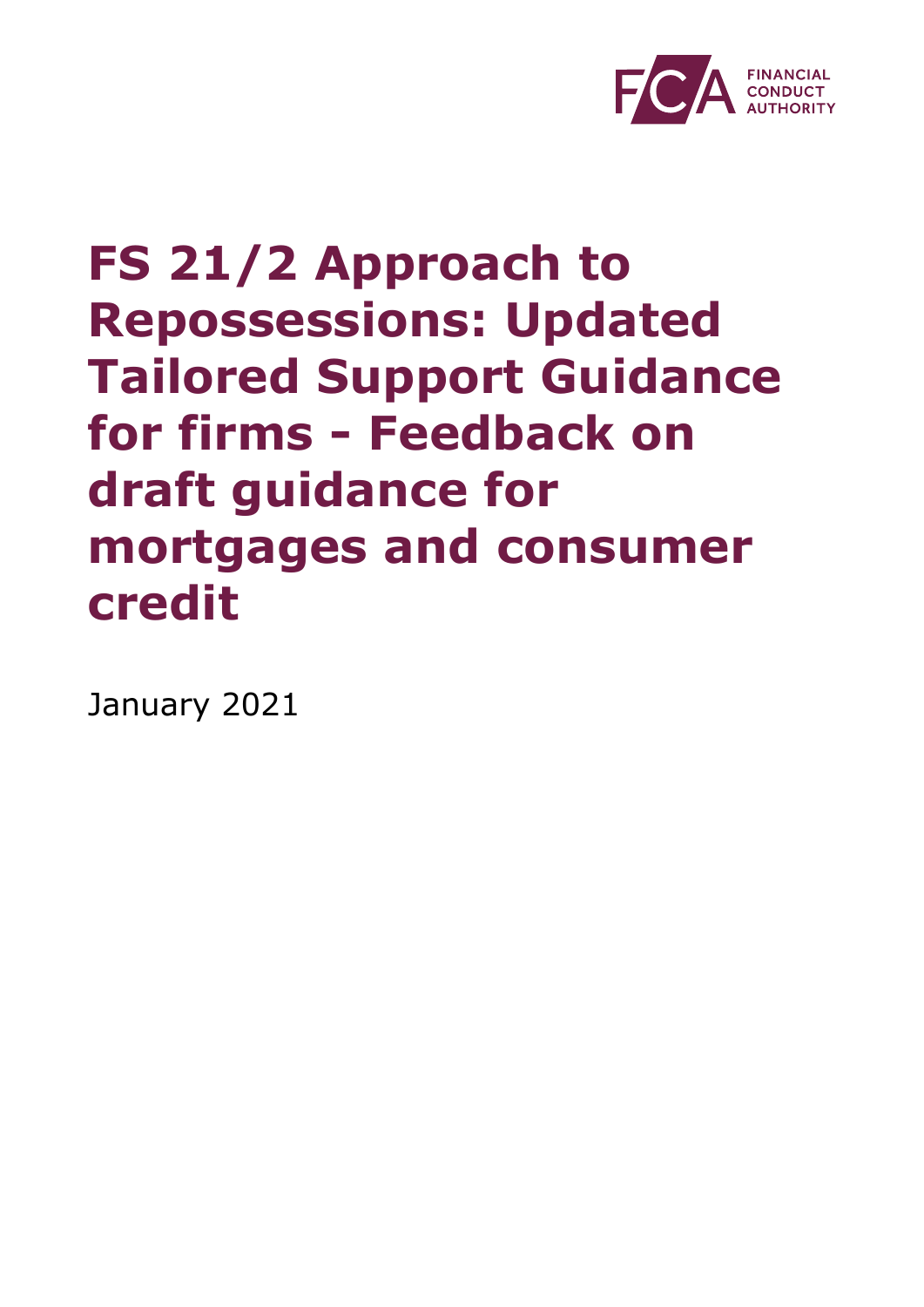# **Contents**

| 1 Summary                   |  |
|-----------------------------|--|
| Key issues and our response |  |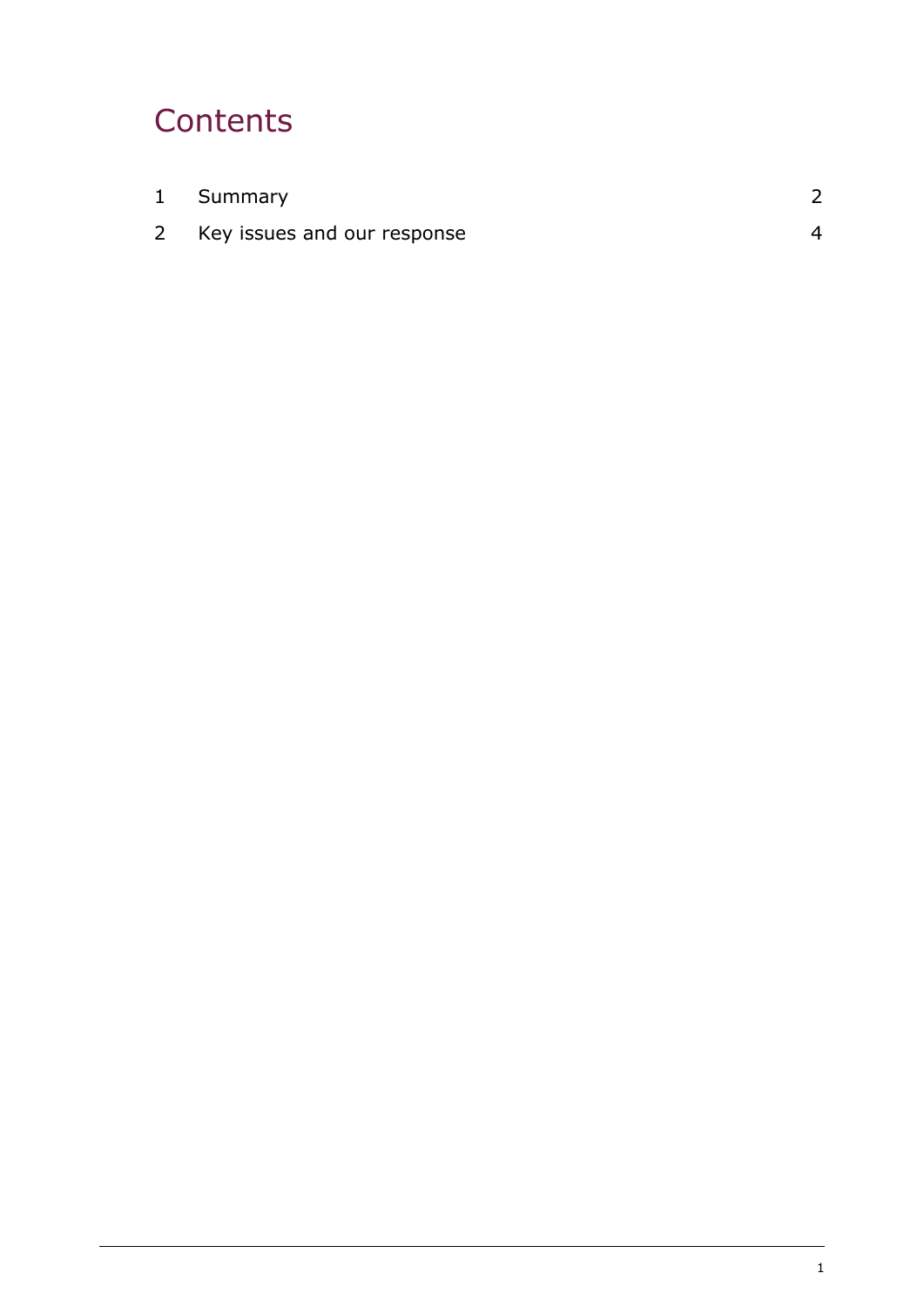# <span id="page-2-0"></span>**1** Summary

- 1.1 In November 2020, we announced further support for mortgage and consumer credit borrowers experiencing payment difficulties as a result of coronavirus (Covid-19). This included guidance for firms on the treatment of all mortgage customers facing repossession, and of consumer credit customers facing repossession as a result of circumstances relating to coronavirus. The guidance set out that firms should generally not enforce mortgage repossessions or terminate regulated agreements and repossess goods or vehicles that the customer needs before 31 January 2021. On 13 January 2021, we published draft guidance which set out our proposed approach to repossessions from 31 January 2021.
- 1.2 For mortgage customers, we proposed to extend our existing guidance on repossessions so that firms should not enforce repossessions before 1 April 2021 unless there are exceptional circumstances (such as a customer requesting that the proceedings continue). This approach takes account of the current coronavirus situation and the government's tighter coronavirus-related restrictions which mean that consumers could experience significant harm if forced to move home at this time as a result of repossession proceedings. We also recognise that there are government bans on evictions in some nations, which could prevent firms from enforcing home repossessions.
- 1.3 For consumer credit customers, we proposed that firms should be able to terminate regulated agreements and repossess goods and vehicles from 31 January 2021. However, this should only be as a last resort, and subject to complying with relevant government public health guidelines and regulations, for example on social distancing and shielding. Importantly, firms would also be expected to consider the impact on customers who may be vulnerable, including as a result of the pandemic, when considering whether repossession of goods or vehicles is appropriate.
- 1.4 Our proposed approach reflected the different risks and harms that customers with goods or vehicles on credit are likely to face compared to those who are at risk of losing their home.
- 1.5 We wanted to act quickly to protect consumers in these difficult times and provide clarity to firms about our expectations of how to treat customers facing repossessions. For that reason, we did not formally consult on the proposals or produce a cost benefit analysis. To do this would have caused a delay that would have been prejudicial to the interests of consumers. However, we invited comments on our proposals and received 18 responses from a range of consumer organisations, firms and trade bodies. This feedback statement summarises the feedback we received on our proposals and our response.
- 1.6 The updated guidance advances our consumer protection objective and is designed to protect consumers by providing them with ongoing support in the light of the current exceptional circumstances. In developing our approach and considering responses, we have had regard to our consumer protection objective, and our market integrity and competition objectives, in particular considering the different impacts on firms and consumers of the proposals.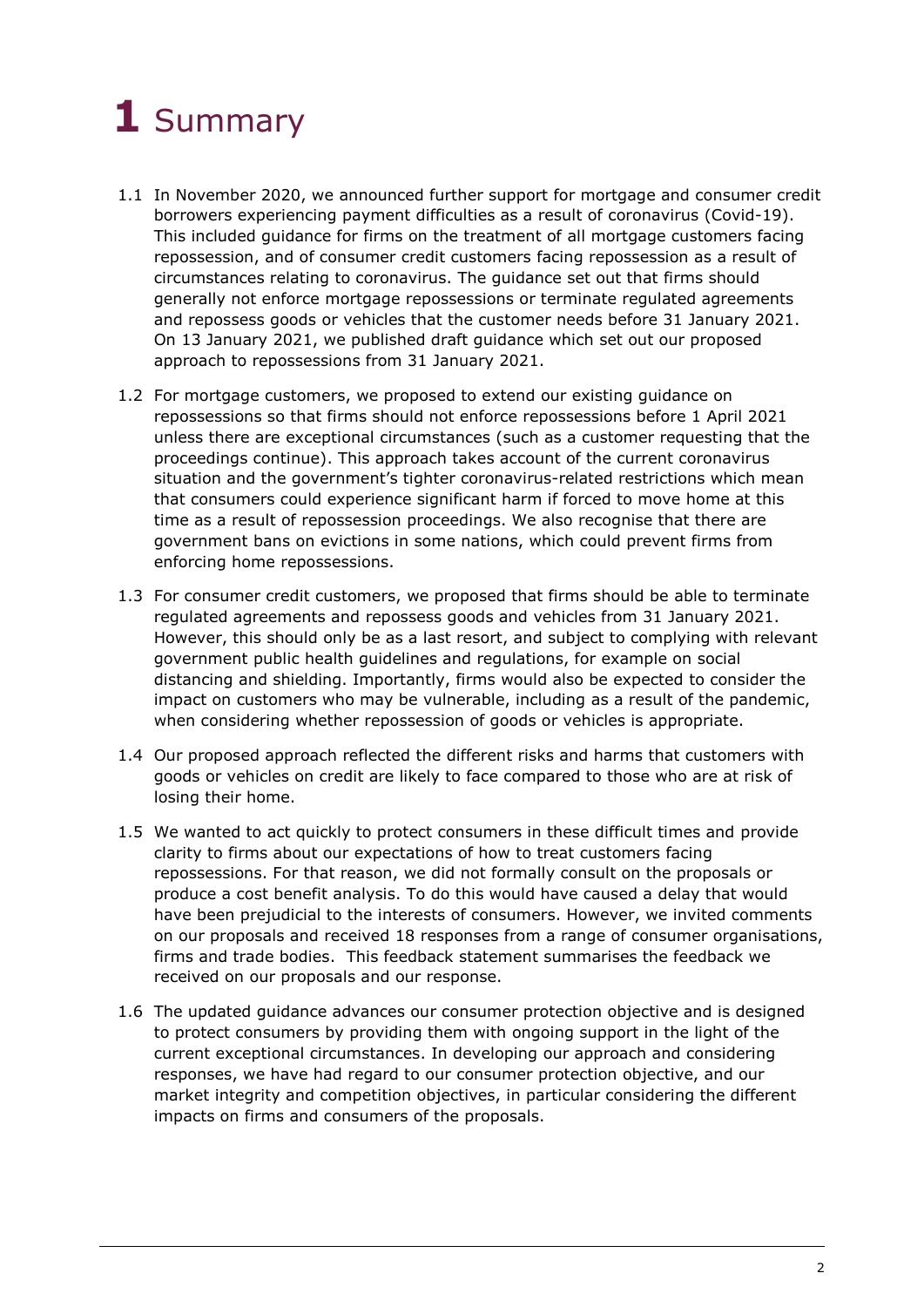1.7 We do not consider our guidance will adversely affect consumers with protected characteristics under the Equality Act 2010.

## Summary of changes

1.8 We are now publishing our final guidance which confirms the extension of the current repossession guidance for mortgages to the  $1<sup>st</sup>$  April as proposed. For consumer credit repossessions, we are also publishing final guidance which confirms the proposed approach but with some changes to clarify our position and to address various issues raised by stakeholders, including around our expectation that firms only commence repossession action as a last resort.

### Next steps

- 1.9 The updated Mortgages Tailored Support Guidance and Credit Tailored Support Guidance come into force on 29 January 2021. Both guidance documents remain in force until varied or revoked.
- 1.10 Our Payment Deferral Guidance and Tailored Support Guidance for both mortgages and consumer credit remain subject to ongoing review.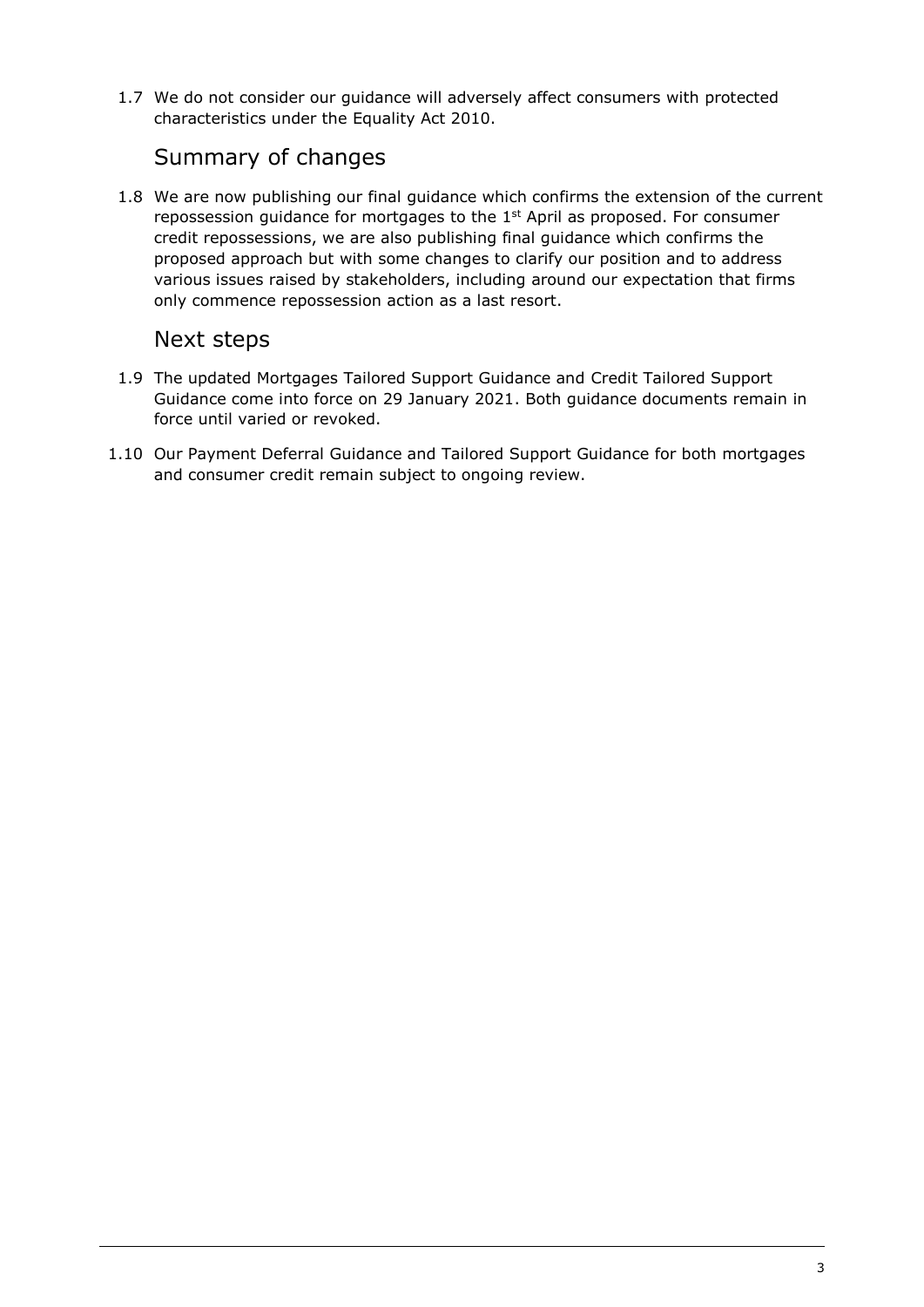# <span id="page-4-0"></span>**2** Key issues and our response

## **Mortgages**

#### **Summary**

2.1 Most respondents supported our proposal to extend our current guidance. This included all consumer representative bodies and both trade bodies that responded. One specialist lender and two private individuals argued that we should lift the restrictions to allow firms to enforce repossession.

#### **Issues raised**

- 2.2 While supporting the proposal to restrict firms from enforcing repossession until 1 April 2021, most comments related to what might need to happen after this date. Consumer representatives were concerned that the guidance would need to be extended further should restrictions arising from coronavirus continue.
- 2.3 Lender representatives, on the other hand, were concerned about the impact on consumers of increasing balances and equity erosion which could mean that further delay leads to a worse financial outcome for the consumer when repossession eventually takes place. They noted that the consumers at risk of repossession in the short-term were those who were in significant financial difficulty prior to March 2020, and who have been unable to make payments since, rather than consumers who were up to date prior to coronavirus.
- 2.4 Industry responses noted that most mortgage borrowers who were previously up to date with payments, and who took payment deferrals, have been able to resume payments and that the numbers of consumers affected by coronavirus and entering arrears has been relatively limited. Firms are providing these customers with further support including where there is ongoing uncertainty about their ability to pay and these customers are less likely than customers who were in significant financial difficulty before coronavirus to be at risk of repossession in the short-term.
- 2.5 Both trade bodies asked the FCA to set out our view of the extent to which they should continue to offer forbearance where a customer cannot pay and the circumstances where government support for mortgage borrowers in financial difficulties may be appropriate.
- 2.6 One specialist lender suggested we allow repossession of security used for bridging finance where a customer is facing a potential sale shortfall or significant erosion of their equity. Two private individuals argued that we should lift the restrictions to allow firms to enforce repossession. One respondent, while not commenting on the proposed extension of our existing guidance, suggested firms should suppress all arrears fees so that these do not hasten repossession.

#### **Our response**

2.7 We confirm the extension of our current repossessions guidance such that firms should not seek or enforce a warrant for possession before 1 April unless there are exceptional circumstances. We will keep this guidance under review as the situation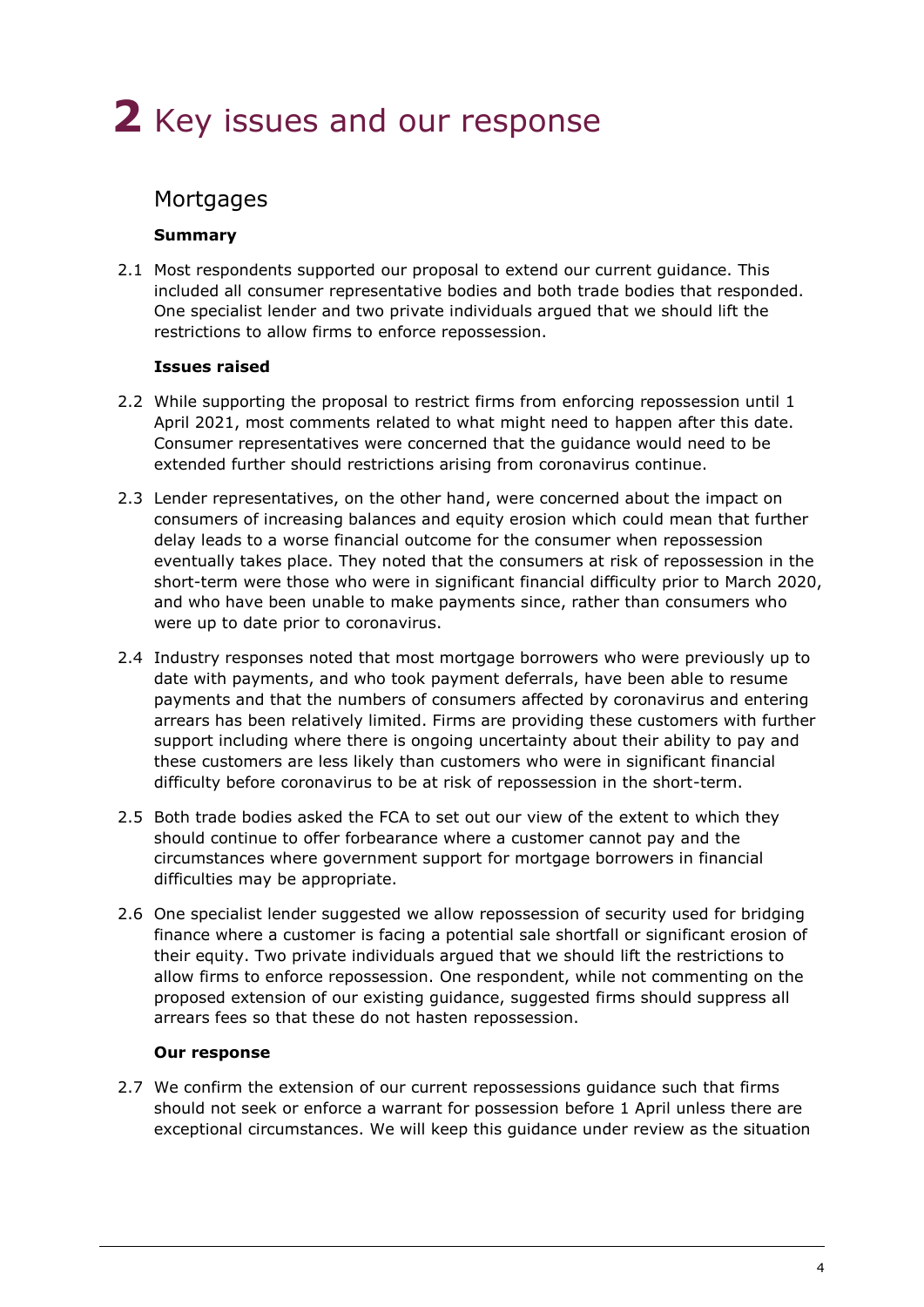continues to develop. Firms should note that government bans on evictions in some nations may also apply.

- 2.8 Our Tailored Support Guidance sets out our expectations of firms when providing support and considering forbearance to consumers who have exhausted support available under our Payment Deferral Guidance. This confirms that firms should provide support to customers that reflects their individual circumstances taking account of the uncertainties and challenges that many customers are and will be experiencing due to coronavirus. This uncertainty may make it harder for a customer to commit to an arrangement to pay and may mean it is appropriate to delay using long-term solutions, such as changing the type of the loan, until a clearer picture emerges. Where this is the case, firms should offer short-term arrangements where the firm permits the customer to make no or reduced payments for a specified period to give them more time to get back on track. It also sets out our expectations that firms ensure that they keep their customers fully informed and discuss with them the potential consequences of their suspending any steps to enforce repossession. For example, they should explain the effect of remaining in the property on the customer's remaining equity if the amount owed is increasing or the value of the property subsequently falls.
- 2.9 Our rules in MCOB 13 say that a firm should not repossess the property unless all other reasonable attempts to resolve the position have failed. They also require firms to make [customers](https://www.handbook.fca.org.uk/handbook/glossary/G252.html) aware of the existence of any applicable Government schemes to assist borrowers in payment difficulties, and to make use of any Government forbearance initiatives in which the [firm](https://www.handbook.fca.org.uk/handbook/glossary/G430.html) chooses to participate if appropriate.
- 2.10 We recognise the risks of equity erosion from delays to repossession, and that this may be exacerbated where the interest rate charged is higher (such as on a bridging or second charge loan) but we believe that, on balance, the risks of firms enforcing home repossessions, in the current environment, outweigh these risks. Our guidance sets out our expectations that firms keep their customers fully informed and discuss with them the potential consequences of their suspending any steps to enforce repossession. For example, they should explain the effect of remaining in the property on the customer's remaining equity if the amount owed is increasing or the value of the property subsequently falls. Lenders can offer assisted voluntary sales and consumers can choose to voluntarily agree to earlier repossession where it is in their interests.

### Consumer credit

#### **Summary**

- 2.11 We received 12 responses to the consumer credit repossessions proposals, the majority of which were from consumer representative bodies. While many of these responses expressed concerns about the proposal to allow repossession of goods and vehicles that customers may need, there was also recognition of the risks to customers of further asset depreciation and increasing debts and therefore that there were circumstances where repossession might be in a customer's best interests.
- 2.12 Industry respondents welcomed the proposals, noting that it would provide helpful clarity for firms. An industry body also noted that the proposed approach would allow firms to work with customers and reach the best solution for their particular circumstances.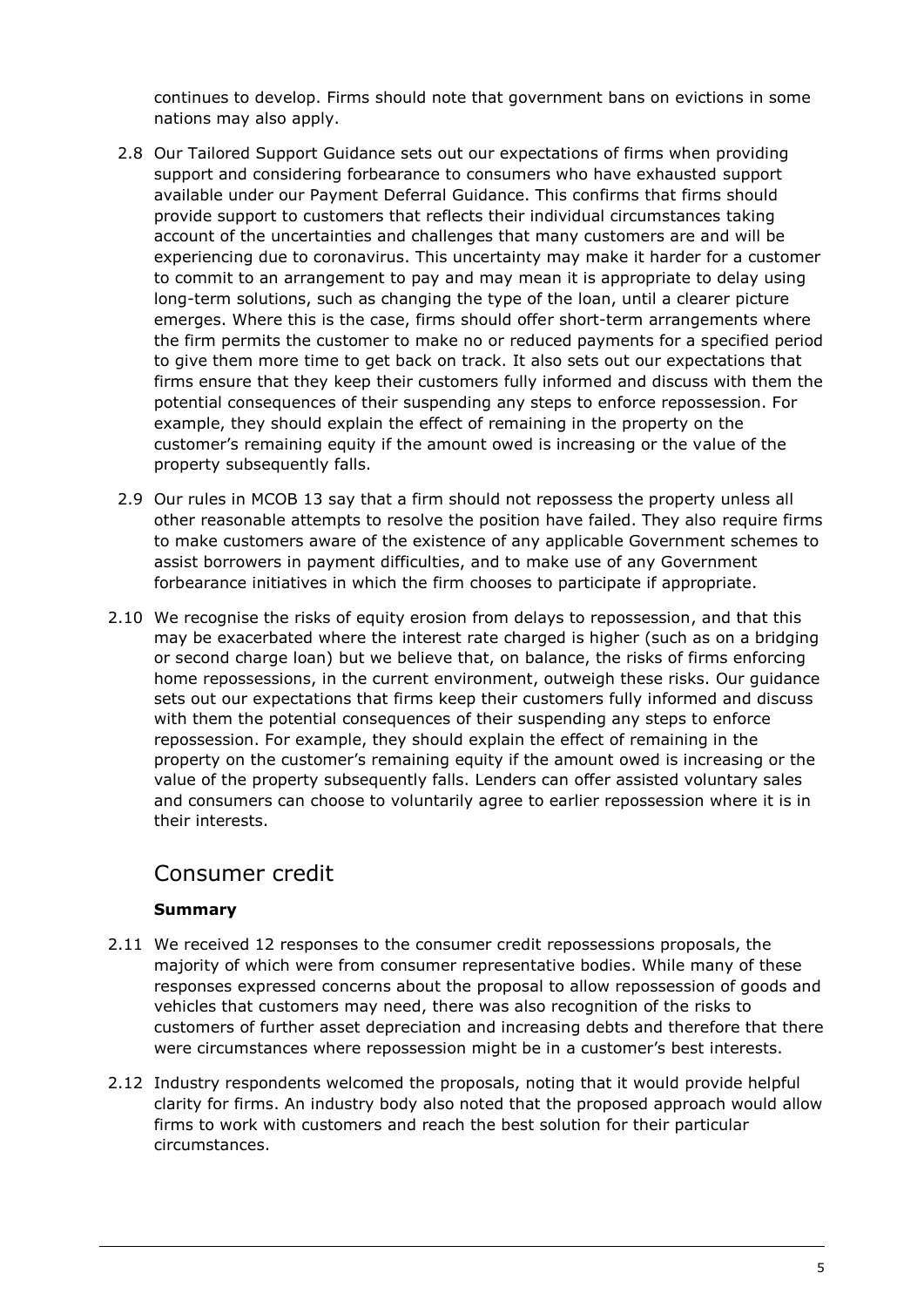#### **Issues raised**

- 2.13 Most consumer representative bodies expressed concern about the proposal to allow repossession of goods and vehicles that customers may need and suggested that it would be appropriate to extend the current guidance for consumer credit repossessions in line with the approach taken to mortgages. They also suggested that such an approach would mitigate any public health risks associated with repossession activity and reduce the scope for consumer confusion.
- 2.14 Consumer bodies raised a number of specific concerns including that there may be a risk that some firms would seek to take repossession action too quickly, and that our guidance should be clearer on what repossession 'as a last resort' means in practice. Some responses also suggested the guidance could be clearer on how firms should take account of customer vulnerability in considering whether repossession action is appropriate in the circumstances. Consumer bodies also questioned how we would be able to effectively monitor whether firms were taking repossession action only as a last resort and appropriately considering customer vulnerability.
- 2.15 Consumer bodies also made various suggestions to ensure that appropriate signposting was provided to customers facing repossession action. This included signposting to debt help or money guidance and voluntary termination rights under the Consumer Credit Act 1974. Some respondents questioned whether repossessions were allowed where a customer is subject to, or eligible for, a payment deferral under our Payment Deferral Guidance. One respondent questioned whether the repossessions guidance applied to logbook lenders and highlighted the potential risk of harm to customers in this sector.

#### **Our response**

- 2.16 We have listened carefully to the feedback from respondents and recognise the concerns that have been raised; on balance however we remain of the view that customers at risk of losing goods or vehicles face different risks and harms compared to those who are at risk of losing their home. In particular, we consider that continuing to restrict repossessions activity for these types of credit agreements may not be in some customers' interests given the increasing debt and potential financial impact of further asset depreciation. We also consider that repossession of goods and vehicles can more easily be undertaken in a covid-secure way and we have been clear in our guidance that firms must follow all relevant government public health guidelines and regulations when taking possession. Finally, we have been mindful of the impact on firms of continued restrictions on repossessions.
- 2.17 We are therefore confirming the overall approach set out in our draft guidance, which will enable firms to recommence repossessions subject to ensuring customers are afforded appropriate protection in the current circumstances. In response to the feedback received, we have made a number of amendments to the guidance to clarify our policy intention and address stakeholder concerns.
- 2.18 To ensure firms are clear on our expectation that repossession should only be taken as a last resort, we have set out that firms should be able to evidence that all reasonable forbearance options have been appropriately considered before starting repossession action. We recognise that what is reasonable in any particular case is